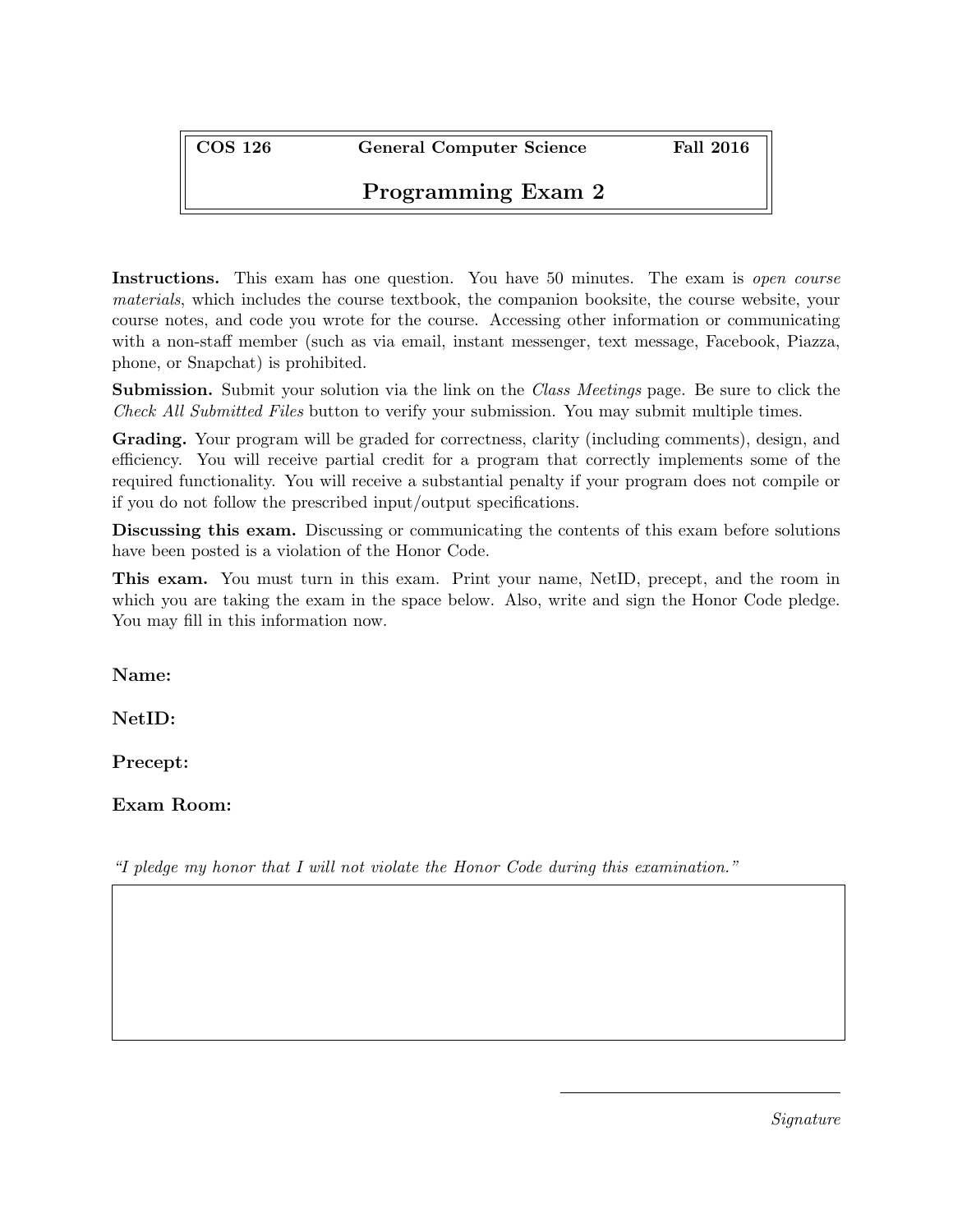**Problem.** Write a data type ColorHSB.java that represents a color in hue–saturation–brightness (HSB) format, along with a sample client.

HSB color format. A color in HSB format is composed of three components:

- The hue is an integer between 0 and 359. It represents a pure color on the color wheel, with  $0^{\circ}$  for red,  $120^{\circ}$  for green, and  $240^{\circ}$  for blue.
- The *saturation* is an integer between 0 and 100. It represents the purity of the hue.
- The *brightness* is an integer between 0 and 100. It represents the percentage of white.

API specification. Your data type ColorHSB must implement the following API:

public class ColorHSB

| public | ColorHSB(int h, int s, int b)          | create a color, with hue $h$ ,<br>saturation s, and brightness b |
|--------|----------------------------------------|------------------------------------------------------------------|
| public | String toString()                      | string representation of this color                              |
| public | boolean isGrayscale()                  | is this color a shade of gray?                                   |
| public | int distanceSquaredTo(ColorHSB that)   | squared distance between the two colors                          |
|        | public static void main(String[] args) | a sample client (see below)                                      |

Here is some more information about the expected behavior of each method API:

• String representation: return a string composed of the integers for hue, saturation, and brightness (in that order), separated by commas, and enclosed in parentheses. Here is an example:

(26, 85, 96)

- Grayscale: a color in HSB format is a shade of gray if either its saturation or brightness component is 0% (or both).
- Distance: the squared distance between two colors  $(h_1, s_1, b_1)$  and  $(h_2, s_2, b_2)$  is

$$
\min\left\{ (h_1 - h_2)^2 \ , \ (360 - |h_1 - h_2|)^2 \right\} \ + \ (s_1 - s_2)^2 \ + \ (b_1 - b_2)^2
$$

For example, the squared distance between (350, 100, 45) and (0, 100, 50) is  $10^2 + 0^2 + 5^2 = 125$ .

- Exceptional situations. For simplicity, assume that each constructor argument is in its prescribed range and that the argument to distanceSquaredTo() is not null.
- Sample client: your program should take three integer command-line arguments h, s, and b; read a list of pre-defined colors from standard input; and print to standard output the pre-defined color that is nearest to  $(h, s, b)$ .